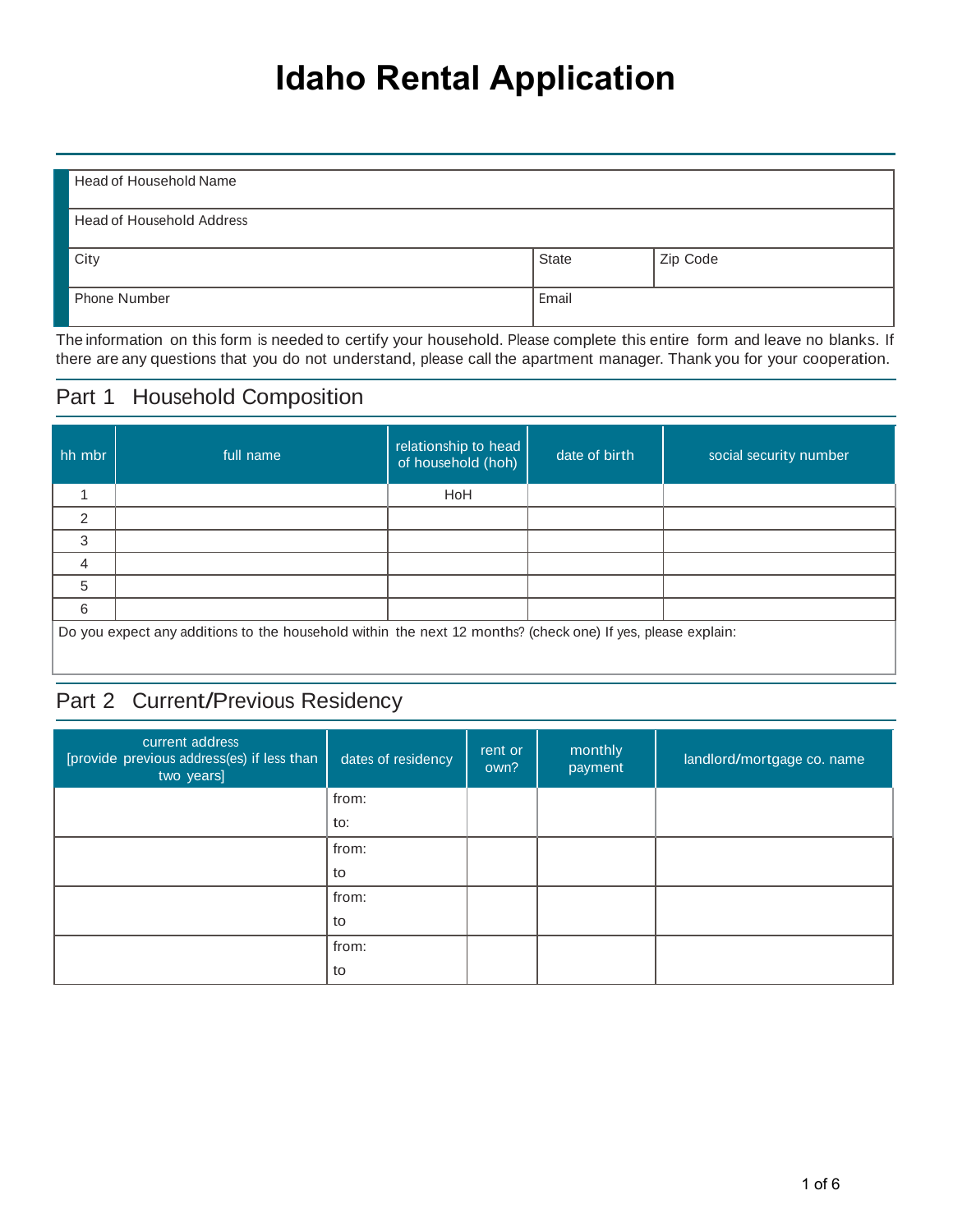|        |           | does your household have income, assistance, or benefits from the sources listed below?                                                                 | monthly income/                   | hh mbr $#$ |
|--------|-----------|---------------------------------------------------------------------------------------------------------------------------------------------------------|-----------------------------------|------------|
| □      | Yes       | Self employment (list nature of self employment)                                                                                                        | (use net income from<br>business) |            |
| □      | No        |                                                                                                                                                         | \$                                |            |
|        |           | Employment with a third-party receiving wages, salary, overtime pay,                                                                                    |                                   |            |
| ⊔      | Yes       | commissions, fees, tips, bonuses, and/or other compensation. If yes, list the                                                                           |                                   |            |
| □      | No        | information in Part 3 below.                                                                                                                            |                                   |            |
| ⊔      | Yes       | Cash contributions or gifts (including rent or utility payments) received on<br>an ongoing basis from persons not living with you (exclude food stamps, |                                   |            |
| ⊔      | No        | groceries, and/or day care costs when the day care center is paid directly by<br>the gift-giver)                                                        | \$                                |            |
| ப      | Yes       |                                                                                                                                                         | \$                                |            |
| ⊔      | No        | Unemployment benefits                                                                                                                                   |                                   |            |
| □      | Yes       | Veteran's Administration, GI Bill, or National Guard/military benefits/income                                                                           | \$                                |            |
| □      | No        |                                                                                                                                                         |                                   |            |
| □      | Yes       | Educational assistance (for full and part time students) in the forms of grants,                                                                        | \$                                |            |
| □      | No        | scholarships, or fellowships (exclude student loan awards which must be repaid)                                                                         |                                   |            |
| □      | Yes       | Retirement benefits from Social Security                                                                                                                | \$                                |            |
| □<br>□ | No<br>Yes |                                                                                                                                                         |                                   |            |
| ⊔      | No        | Supplemental Security Income (SSI) or Social Security Disability Income<br>(SSDI)                                                                       | \$                                |            |
| □      | Yes       |                                                                                                                                                         |                                   |            |
| □      | No        | Unearned income from family members age 17 or under (example: Social<br>Security, trust fund disbursements, etc.)                                       | \$                                |            |
| □      | Yes       |                                                                                                                                                         |                                   |            |
| □      | No        | Disability or death benefits other than Social Security                                                                                                 | \$                                |            |
| □      | Yes       | Public housing assistance/Rental assistance/Section 8 voucher. Housing                                                                                  | \$                                |            |
| ⊔      | No        | authority providing the assistance:                                                                                                                     |                                   |            |
| □      | Yes       | I/we receive public assistance income (example: TANF)                                                                                                   | \$                                |            |
| ப      | No        |                                                                                                                                                         |                                   |            |
| ⊔      | Yes       | Child support payments. If yes, for how many children do you receive<br>support?                                                                        | \$                                |            |
| ⊔      | No        |                                                                                                                                                         | Anticipated                       |            |
| ⊔      | Yes       | I am entitled to receive child support payments and am currently making                                                                                 | Amount:                           |            |
| □      | No        | efforts to collect child support owed to us. Describe efforts being made to                                                                             | \$                                |            |
|        |           | collect child support:                                                                                                                                  |                                   |            |
| □      | Yes       |                                                                                                                                                         |                                   |            |
| ⊔      | No        | Alimony/spousal support payments                                                                                                                        | \$                                |            |
|        |           | Periodic payments from trusts, annuities, inheritance, retirement funds or<br>pensions, insurance policies or lottery winnings. If yes, list sources:   |                                   |            |
| ⊔      | Yes       | 1.                                                                                                                                                      | \$                                |            |
| ⊔      | No        | 2.                                                                                                                                                      | \$                                |            |
|        | Yes       |                                                                                                                                                         | (use net earned income)           |            |
|        | No        | Income from real or personal property                                                                                                                   |                                   |            |
|        |           |                                                                                                                                                         | \$                                |            |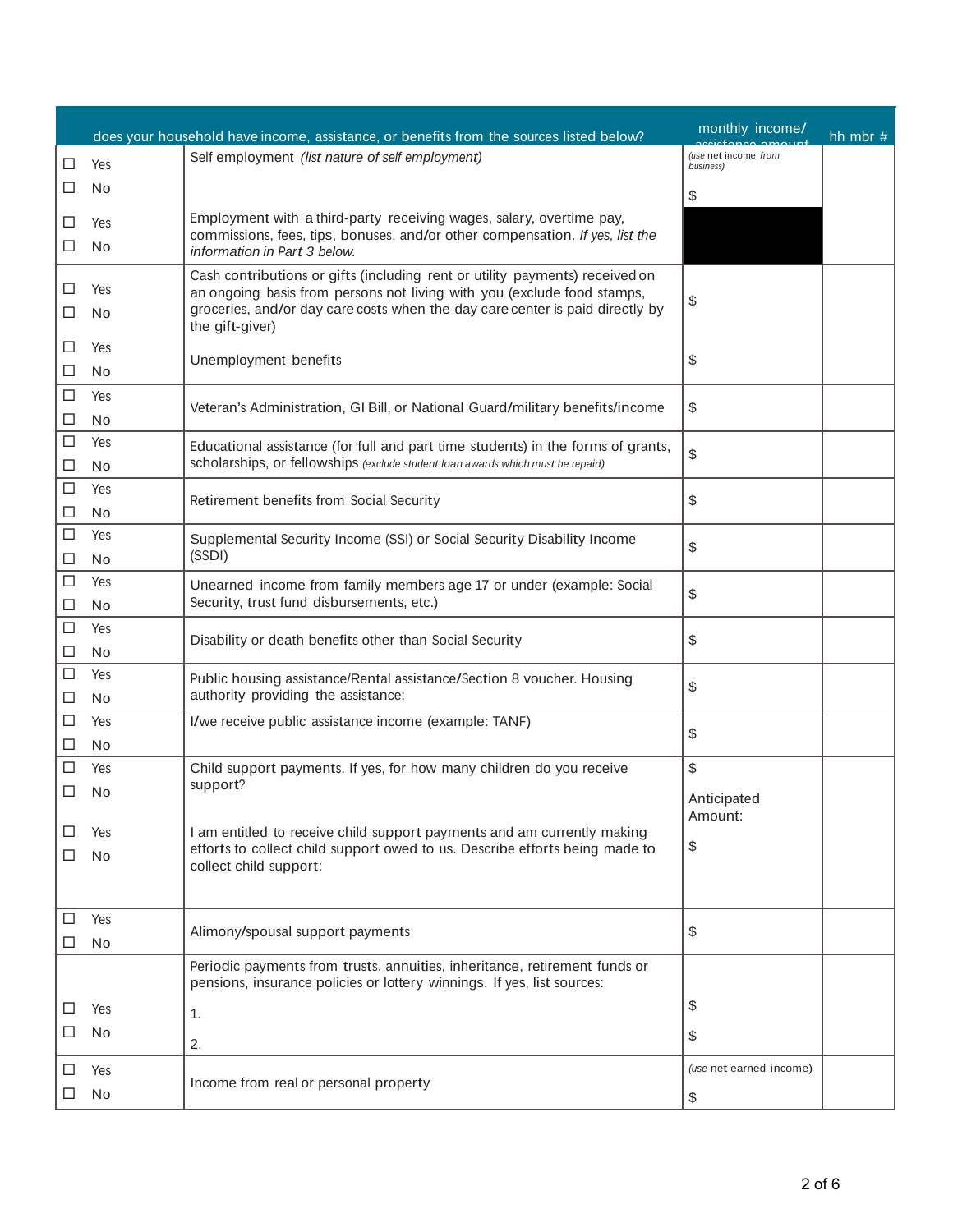| <b>Resident Name</b>    |                             |                       |                                 |                  |                                | Occupation/Title |                       |                   |          |  |
|-------------------------|-----------------------------|-----------------------|---------------------------------|------------------|--------------------------------|------------------|-----------------------|-------------------|----------|--|
| <b>Employer Name</b>    |                             |                       |                                 |                  |                                |                  | <b>Contact Person</b> |                   |          |  |
| <b>Employer Address</b> |                             |                       |                                 |                  |                                |                  |                       |                   |          |  |
| City                    |                             |                       |                                 |                  |                                | <b>State</b>     |                       | Zip Code          |          |  |
| Date Hired              | Salary/Rate of<br>Pay<br>\$ | $\Box$<br>$\Box$<br>□ | 2x a month<br>Monthly<br>Hourly | $\Box$<br>$\Box$ | Weekly<br>Biweekly<br>Annually | Per Week         | # Hours Worked        | <b>Work Phone</b> | Work Fax |  |
| <b>Resident Name</b>    | Occupation/Title            |                       |                                 |                  |                                |                  |                       |                   |          |  |
| <b>Employer Name</b>    |                             |                       |                                 |                  |                                |                  | <b>Contact Person</b> |                   |          |  |
| <b>Employer Address</b> |                             |                       |                                 |                  |                                |                  |                       |                   |          |  |
| City                    |                             |                       |                                 |                  |                                | <b>State</b>     |                       | Zip Code          |          |  |
| Date Hired              | Salary/Rate of<br>Pay<br>\$ | $\Box$<br>□<br>□      | 2x a month<br>Monthly<br>Hourly | - 1<br>□         | Weekly<br>Biweekly<br>Annually | Per Week         | # Hours Worked        | <b>Work Phone</b> | Work Fax |  |
| <b>Resident Name</b>    |                             |                       |                                 |                  |                                |                  | Occupation/Title      |                   |          |  |
| <b>Employer Name</b>    |                             |                       |                                 |                  |                                |                  | <b>Contact Person</b> |                   |          |  |

| <b>Employer Address</b> |                             |                  |                                 |  |                                       |                            |            |          |
|-------------------------|-----------------------------|------------------|---------------------------------|--|---------------------------------------|----------------------------|------------|----------|
| City                    |                             |                  |                                 |  | <b>State</b>                          | Zip Code                   |            |          |
| Date Hired              | Salary/Rate of<br>Pay<br>\$ | $\Box$<br>□<br>□ | 2x a month<br>Monthly<br>Hourly |  | Weekly<br><b>Biweekly</b><br>Annually | # Hours Worked<br>Per Week | Work Phone | Work Fax |

# Part 5 Previous Employment Information *(not required for retired persons)*

| <b>Resident Name</b>    |                                            |        |                                 |       | Occupation/Title               |            |                   |          |  |
|-------------------------|--------------------------------------------|--------|---------------------------------|-------|--------------------------------|------------|-------------------|----------|--|
| <b>Employer Name</b>    |                                            |        |                                 |       | <b>Contact Person</b>          |            |                   |          |  |
| <b>Employer Address</b> |                                            |        |                                 |       |                                |            |                   |          |  |
| City                    |                                            |        |                                 | State |                                |            |                   | Zip Code |  |
| Date Hired              | Salary/   □<br>Ending<br>Rate of Pay<br>\$ | □<br>□ | 2x a month<br>Monthly<br>Hourly | ப     | Weekly<br>Biweekly<br>Annually | Term. Date | <b>Work Phone</b> | Work Fax |  |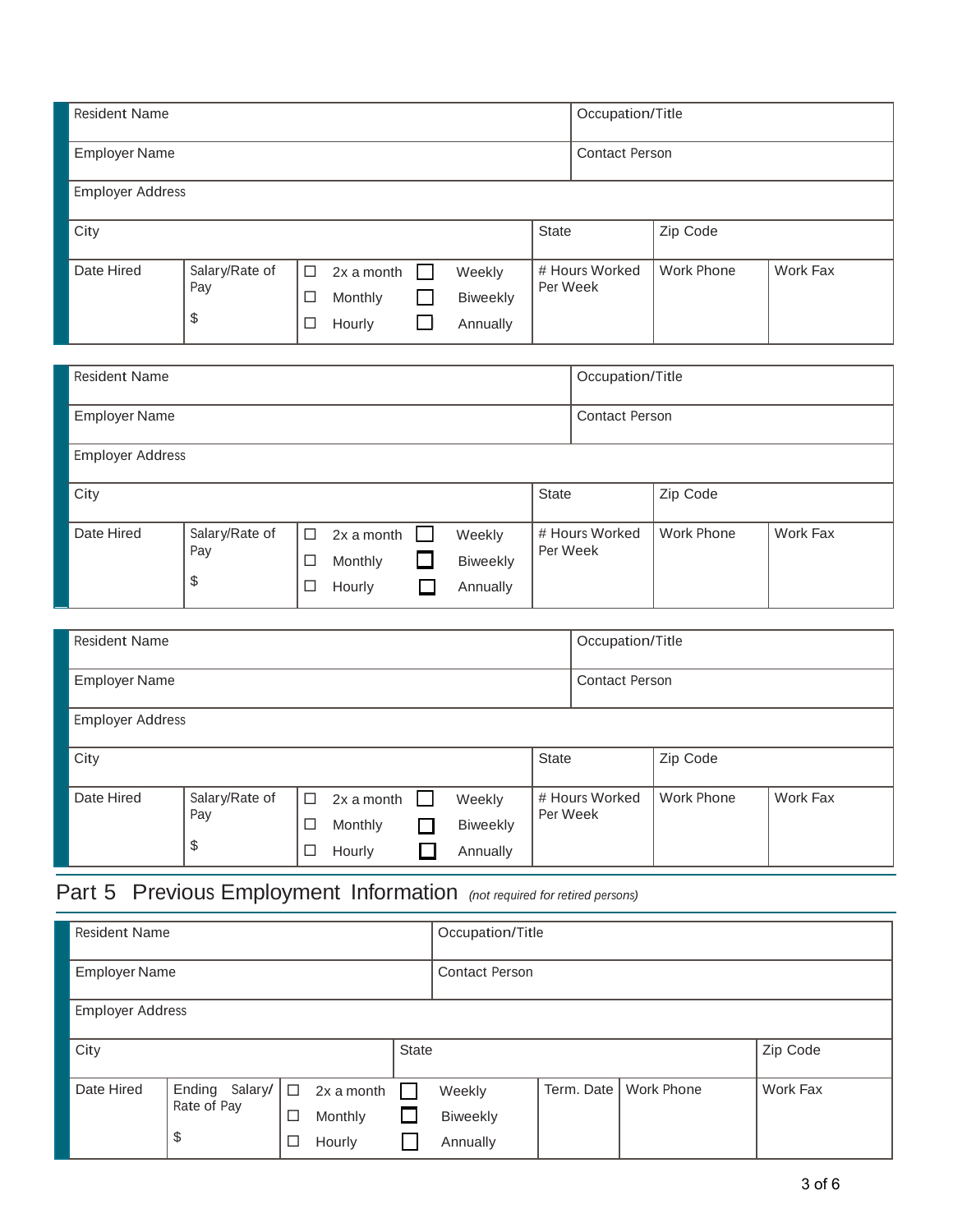| <b>Resident Name</b>    |                                     |                       |                                 |              | Occupation/Title               |            |                   |          |  |
|-------------------------|-------------------------------------|-----------------------|---------------------------------|--------------|--------------------------------|------------|-------------------|----------|--|
| <b>Employer Name</b>    |                                     |                       |                                 |              | <b>Contact Person</b>          |            |                   |          |  |
| <b>Employer Address</b> |                                     |                       |                                 |              |                                |            |                   |          |  |
| City                    |                                     |                       |                                 | <b>State</b> |                                |            |                   | Zip Code |  |
| Date Hired              | Ending Salary/<br>Rate of Pay<br>\$ | $\Box$<br>$\Box$<br>□ | 2x a month<br>Monthly<br>Hourly |              | Weekly<br>Biweekly<br>Annually | Term. Date | <b>Work Phone</b> | Work Fax |  |

### Part 6 Student Status Certification

Students include individuals attending public or private elementary schools, middle or junior high schools, senior high schools, colleges, universities, technical, trade or mechanical schools. Students do not include individuals participating in on-the-job training or correspondence courses.

please choose one option below that best describes your household

| □ | The household contains no occupants who are students (full time or part time).                                                                                                                                                                      |     |    |  |  |  |  |
|---|-----------------------------------------------------------------------------------------------------------------------------------------------------------------------------------------------------------------------------------------------------|-----|----|--|--|--|--|
| □ | The household contains at least one occupant who is not a student and has not been and will not be a student for five<br>months or more out of the current calendar year (months need not be consecutive).                                          |     |    |  |  |  |  |
|   | List non-student here:                                                                                                                                                                                                                              |     |    |  |  |  |  |
| □ | The household contains all students, but is qualified because at least one occupant is a part time student. Verification of part<br>time student status is required.                                                                                |     |    |  |  |  |  |
|   | List part time student here:                                                                                                                                                                                                                        |     |    |  |  |  |  |
| □ | The household contains all full time students for five months or more out of the current and/or upcoming calendar year<br>(months need not be consecutive). If yes, you must answer all five questions below.                                       |     |    |  |  |  |  |
|   |                                                                                                                                                                                                                                                     | yes | no |  |  |  |  |
|   | Are the students married and entitled to file a joint tax return? (attach an affidavit or tax return)f                                                                                                                                              | □   | □  |  |  |  |  |
|   | Is at least one student a single parent with child(ren), and this parent is not a dependent of someone else, and the<br>□<br>П<br>child(ren) is/are not dependent(s) of someone other than the parent(s)?                                           |     |    |  |  |  |  |
|   | Is at least one student receiving Temporary Assistance to Needy Families (TANF)?<br>□<br>□                                                                                                                                                          |     |    |  |  |  |  |
|   | Does at least one student participate in a program receiving assistance under the Job Training Partnership Act, Workforce<br>□<br>□<br>Investment Act, or under other similar federal, state, or local laws? (attach verification of participation) |     |    |  |  |  |  |
|   | Does the household consist of at least one student who was previously under foster care? (provide verification of<br>participation)                                                                                                                 | □   |    |  |  |  |  |

## Part 7 Household Asset Information

|           | do you have assets as listed below?                                | hh<br>mbr $#$ | account #(s) | interest<br>rate     | cash value |
|-----------|--------------------------------------------------------------------|---------------|--------------|----------------------|------------|
| Yes<br>No | Checking account(s). If yes, list bank(s).<br>. .<br>⌒<br><u>.</u> |               |              | $%$   \$<br>$%$   \$ |            |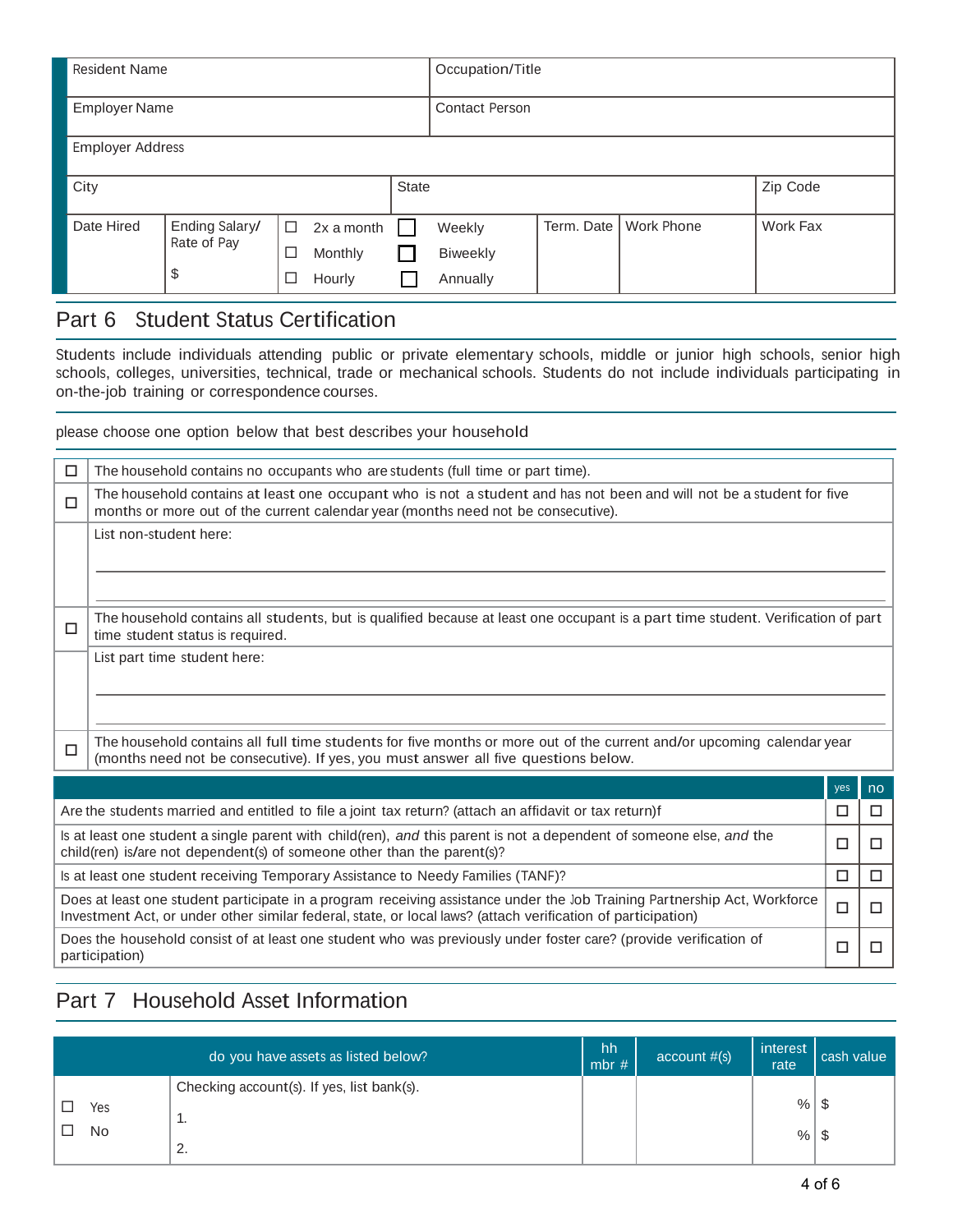|        |           | do you have assets as listed below?                                                             | hh<br>mbr $#$ | account #(s) | interest<br>rate | cash value              |
|--------|-----------|-------------------------------------------------------------------------------------------------|---------------|--------------|------------------|-------------------------|
| □      | Yes       | Savings account(s). If yes, list bank(s).                                                       |               |              | $\%$             | -\$                     |
| □      | No        | 1.                                                                                              |               |              |                  |                         |
|        |           | 2.                                                                                              |               |              | $\%$             | \$                      |
|        |           | Revocable trust(s). If yes, list bank or trustee name.                                          |               |              |                  |                         |
| ⊔      | Yes       | 1.                                                                                              |               |              | $\%$             | -\$                     |
| ப      | No        | 2.                                                                                              |               |              | $\%$             | \$                      |
|        |           | I/we own real estate (or hold a mortgage or Deed of Trust). If                                  |               |              |                  |                         |
| □      | Yes       | yes, provide description.                                                                       |               |              |                  | \$                      |
| ⊔      | No        |                                                                                                 |               |              |                  |                         |
| ப      | Yes       | Personal property that is being held as an investment. If yes,<br>describe:                     |               |              |                  |                         |
| ⊔      | No        |                                                                                                 |               |              | $\%$             | $\sqrt[6]{\frac{1}{2}}$ |
|        |           | Stocks, bonds, or Treasury bills. If yes, list sources/bank                                     |               |              |                  |                         |
|        |           | name(s).                                                                                        |               |              | $\%$             | \$                      |
| ப<br>□ | Yes<br>No | 1.                                                                                              |               |              |                  |                         |
|        |           | 2.                                                                                              |               |              | $\%$             | \$                      |
|        |           | Certificate(s) of Deposit (CD) or Money Market account(s). If                                   |               |              |                  |                         |
| ⊔      | Yes       | yes, list source(s)/bank name(s).                                                               |               |              | $\%$             | - \$                    |
| □      | No        | 1.                                                                                              |               |              | $\%$             | \$                      |
|        |           | 2.                                                                                              |               |              |                  |                         |
|        |           | IRA/Lump Sum Pension/Keogh Account/401k. If yes, list                                           |               |              |                  |                         |
| ⊓      | Yes       | bank(s).                                                                                        |               |              | $\%$             | -\$                     |
| □      | No        | 1.                                                                                              |               |              | $\%$             | \$                      |
|        |           | 2.                                                                                              |               |              |                  |                         |
| ⊔      | Yes       | Benefit Cards (Direct Express Debit, TANF, and/or                                               |               |              |                  | \$                      |
| □      | No        | unemployment benefits)                                                                          |               |              |                  |                         |
|        |           | I/we have a life insurance policy (exclude term policies). If yes,<br>list company.             |               |              |                  |                         |
| ப      | Yes       | 1.                                                                                              |               |              | $\%$             | -\$                     |
| □      | <b>No</b> |                                                                                                 |               |              | $\%$             | l S                     |
| ⊔      | Yes       | 2.<br>I/we have cash on hand or cash in a safe deposit box.                                     |               |              |                  |                         |
| □      | No        |                                                                                                 |               |              | $\%$             | $\sqrt[6]{\frac{1}{2}}$ |
|        |           | I/we have disposed of assets (i.e., gave away money/assets) for                                 |               |              |                  |                         |
|        |           | less than the fair market value in the past two years. If yes, list<br>items and date disposed. |               |              |                  |                         |
| ⊔      | Yes       |                                                                                                 |               |              |                  | \$                      |
| □      | No        |                                                                                                 |               |              |                  | \$                      |
|        |           |                                                                                                 |               |              |                  |                         |
|        |           | I/we have income from assets or sources other than those listed                                 |               |              |                  |                         |
| LI     | Yes       | above. If yes, list type below.                                                                 |               |              |                  |                         |
| ⊔      | No        |                                                                                                 |               |              | $%$ \ \$         |                         |
|        |           |                                                                                                 |               |              |                  |                         |